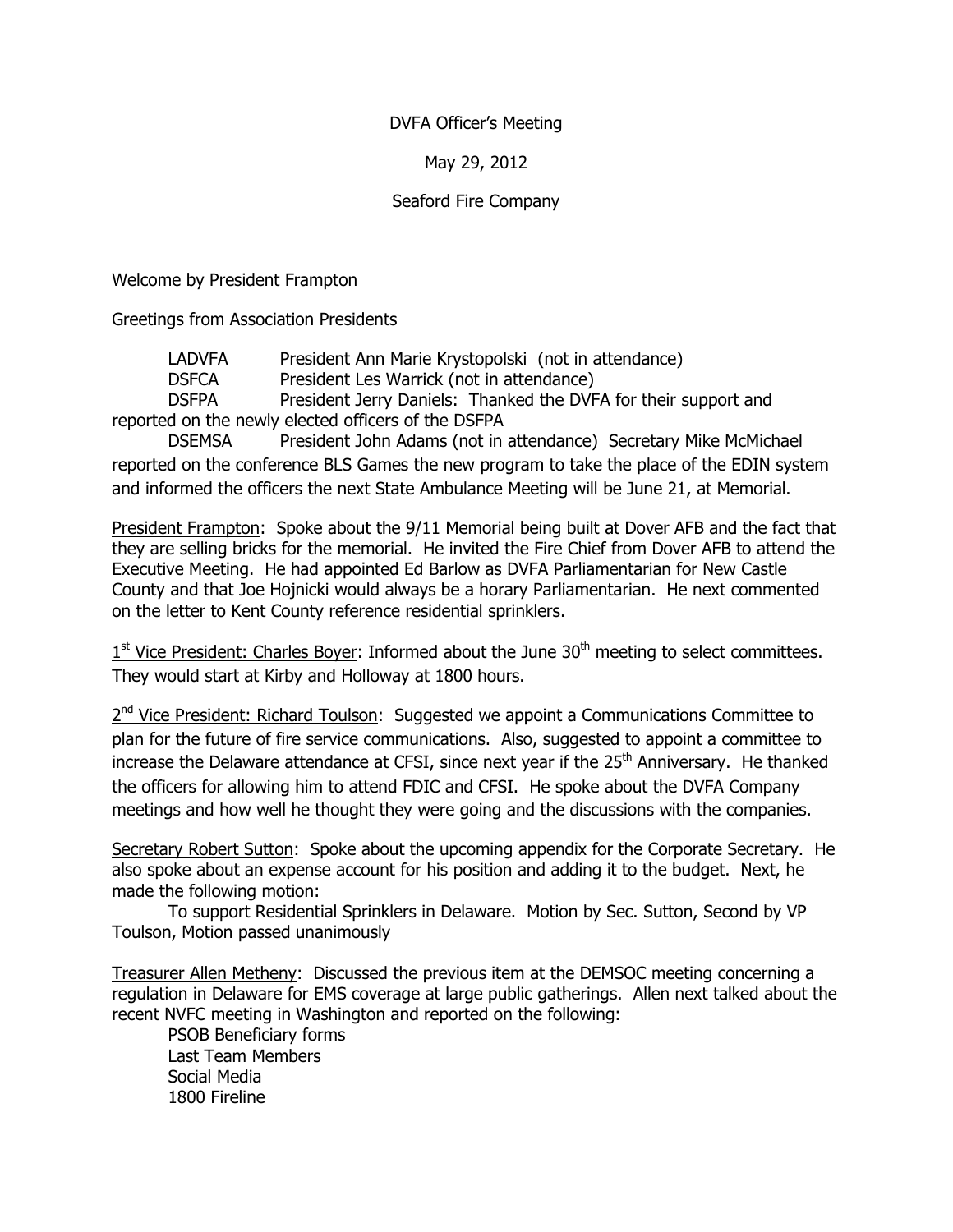Next meeting of NVFC is in Fairbanks, Alaska

Treasure Metheny next asked about the \$500.00 reduction in dues passed at last year's conference and what account that would be deducted from. He was advised by President Frampton, it would be the Conference Account

Conference Chairman Mike McMichael: Reported all forms are on the website except for one Parade form still outstanding. He reported on his meeting with the Kennett Square Fire Company.

Delaware State Fire Prevention Commission Chairman, Dave Roberts: Chairman Roberts reported on the progress of the EDIN replacement system. He also reported that Delaware would be hosting the Mid-Atlantic Fire Commissioner's Meeting this year.

Foundation and Out of State Coordinator, Steve Austin: Mr. Austin asked for the board's support for Chief Charles Werner of the Charlottesville Fire Department for appointment to FirstNet. FirstNet is National Telecommunications and information Administration of the Department of Commerce.

Motion by Director McCourt, second by Vice Pres. Toulson to support Chief Werner. Motion passed unanimously

Mr. Austin then discussed the CFSI  $25<sup>th</sup>$  Anniversary and how they were setting a goal of 2500 nationwide attendees. He then talked about getting the "Move Over" video to be shown at the Delaware Rest Stop as it is the other states. He then mentioned the NFFF September  $30<sup>th</sup>$ NASCAR event at Dover Downs and how he would like to promote it in Delaware. He next spoke about EMS on the hill not supporting Fire Based EMS issues.

Executive Manager, Warren Jones: Executive Manager Jones reported on the following:

Legislative updates: He reported about the Firefighter Job Protection Bill and the State Parks Hunting and Fishing licenses.

Commendations for Conference: He spoke about honoring two at this upcoming conference Conference Schedule: Suggested we change the time for the DVFA roundtable seminar, agreed.

Alcohol Policy: Motion by Secretary Sutton, Second by VP Boyer to approve the new Alcohol Policy. Motion passed unanimously

Email Policy: Motion by Dir. McCourt, Second by Treasurer Metheny to approve the DVFA Email policy. Motion passed unanimously

Facebook: Reported that the DVFA facebook page was up and running

Funding Political Events: Talked about a mechanism for supporting events, after much discussion it was the consensus that there was none because of our tax status.

Group Purchasing: Reported about the Fire Rescue GPO, a group purchasing group the officers meet with at FDIC

Fire Apparatus Inventory: Reported about the Fire Apparatus Inventory Forms for the insurance office.

Insurance Meeting: Reported on the upcoming June 11 insurance meeting.